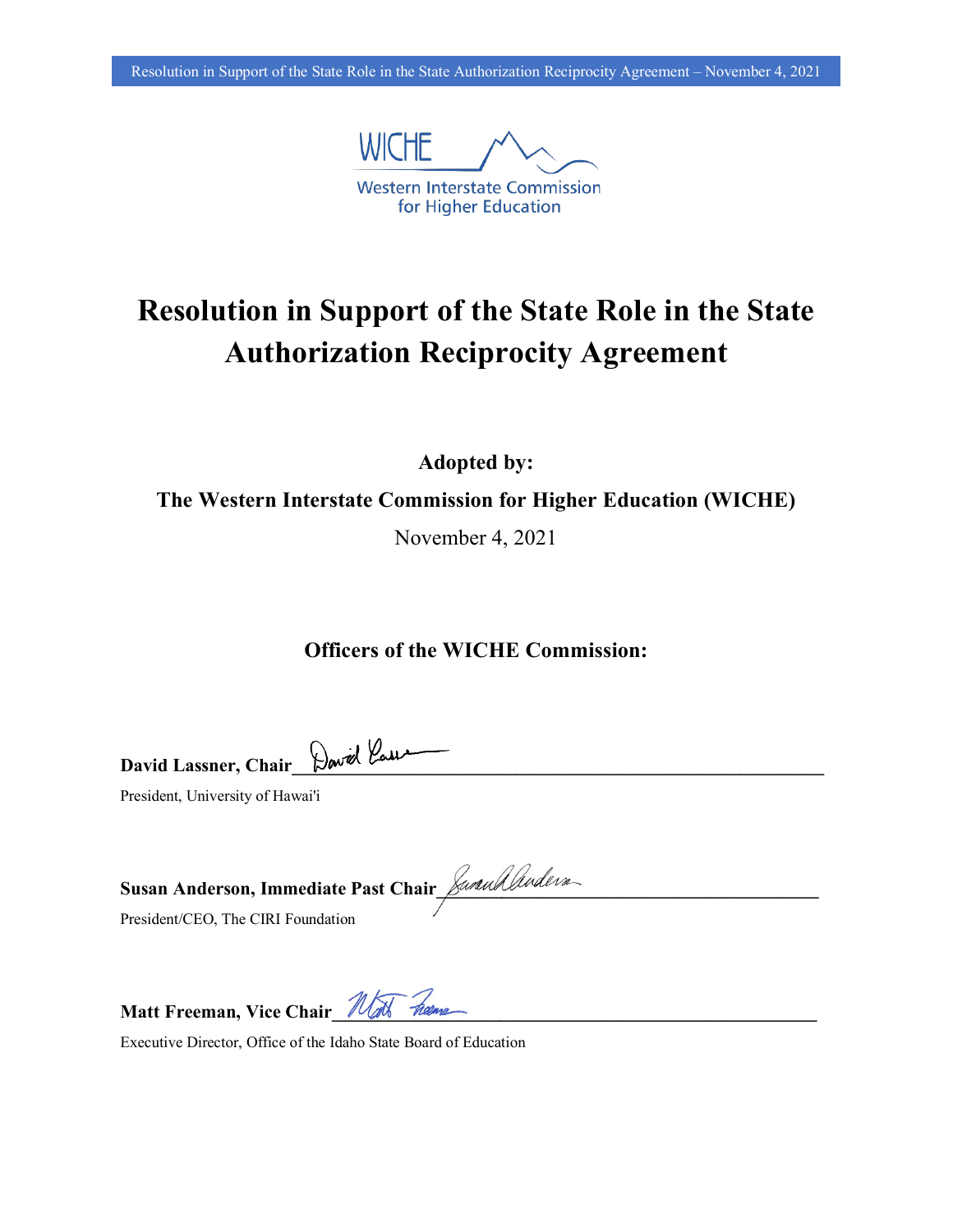Whereas, WICHE played a central role in developing a workable approach to interstate reciprocity for the purposes of postsecondary distance education with the creation of the WICHE State Authorization Reciprocity Agreement (W-SARA), which represents a substantial delegation of public authority by the states and territories in order to accomplish their objectives of consumer protection, access to postsecondary education, and efficiency; and

Whereas, WICHE and its regional compact partners, together with the National Council for State Authorization Reciprocity Agreements (NC-SARA), aligned W-SARA and the three other regional interstate reciprocity agreements with a Unified State Authorization Reciprocity Agreement ("Unified Agreement") to form a uniform basis for reciprocity; and

Whereas, the Regional Compacts are formal, legislatively enacted interstate agreements in which participating states and territories are signatory members and statutorily committed; and through that relationship, states and territories may voluntarily join the Unified Agreement through their Regional Compact, at which time states and territories agree to a common set of standards for regulating distance education in which they have a strong voice in determining; and notably statutes and constitutional provisions of several states authorize them to join a state authorization reciprocity agreement only through the Western Compact; and

Whereas, NC-SARA's coordinating authority is derived solely from the Regional Compacts pursuant to the terms of the Unified Agreement; and

Whereas, the attorneys-general of 24 states, including six of which are in the West, on August 21, 2021, called for NC-SARA's board to be reconstituted with a majority of board member seats reserved for representatives of the states so that SARA "members, not regulated entities or other third-parties, set NC-SARA's policies," and raised concerns about the adequacy of NC-SARA consumer protection actions; and

Whereas, the chairs of the steering committees for each of the four Regional Compacts, on September 28, 2021, in an effort to preserve states' and territories' role and voice in SARA, called for a reaffirmation of the original Unified Agreement and to pause changes to SARA policy that have been undertaken without the assent of the Regional Compacts or the member states and territories; and